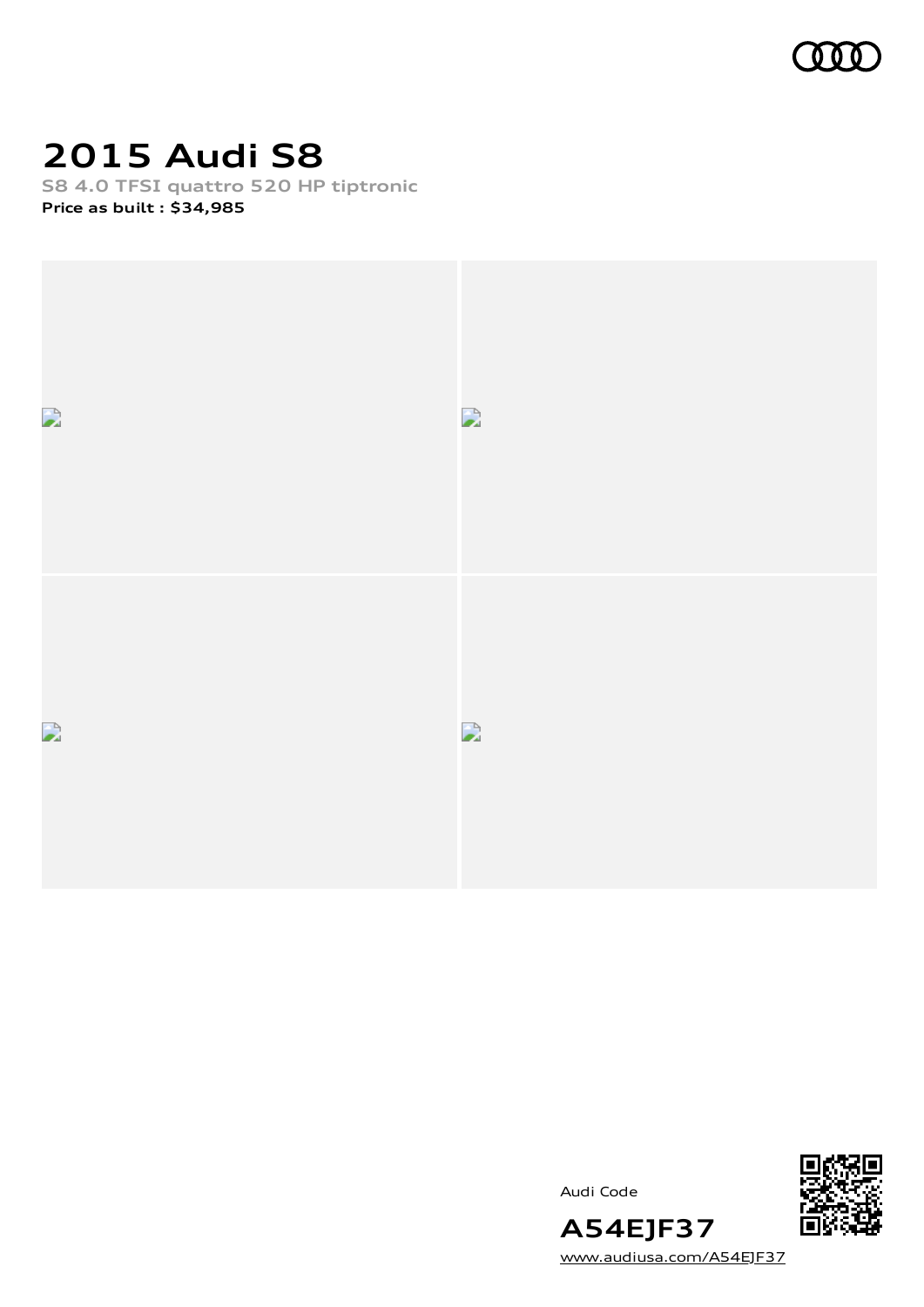### **Audi 2015 Audi S8** S8 4.0 TFSI quattro 520 HP tiptronic

**Price as buil[t](#page-10-0)** \$34,985

## **Exterior colour**

Phantom Black pearl

### $\overline{\phantom{a}}$

### **Further Information**

| Mileage | 106,785 miles |
|---------|---------------|

**Warranty**

No

### **Interior colour**

### **Technical Specifications**

| Engine type                  | Eight-cylinder                                |
|------------------------------|-----------------------------------------------|
| stroke                       | Displacement/Bore and 3,991/84.5 x 89.5 cc/mm |
| Max. output                  | 382 (520)/5800 HP                             |
| Torque                       | 481 @ 1,700 lb-ft@rpm                         |
| Top track speed              | 155 mph mph                                   |
| Acceleration (0 - 60<br>mph) | 3.9 seconds seconds                           |
| Recommended fuel             | Premium                                       |

#### **Audi Code** A54EJF37

**Your configuration on www.audiusa.com** [www.audiusa.com/A54EJF37](https://www.audiusa.com/A54EJF37)

**Commission number** afa84b070a0e09af5ee7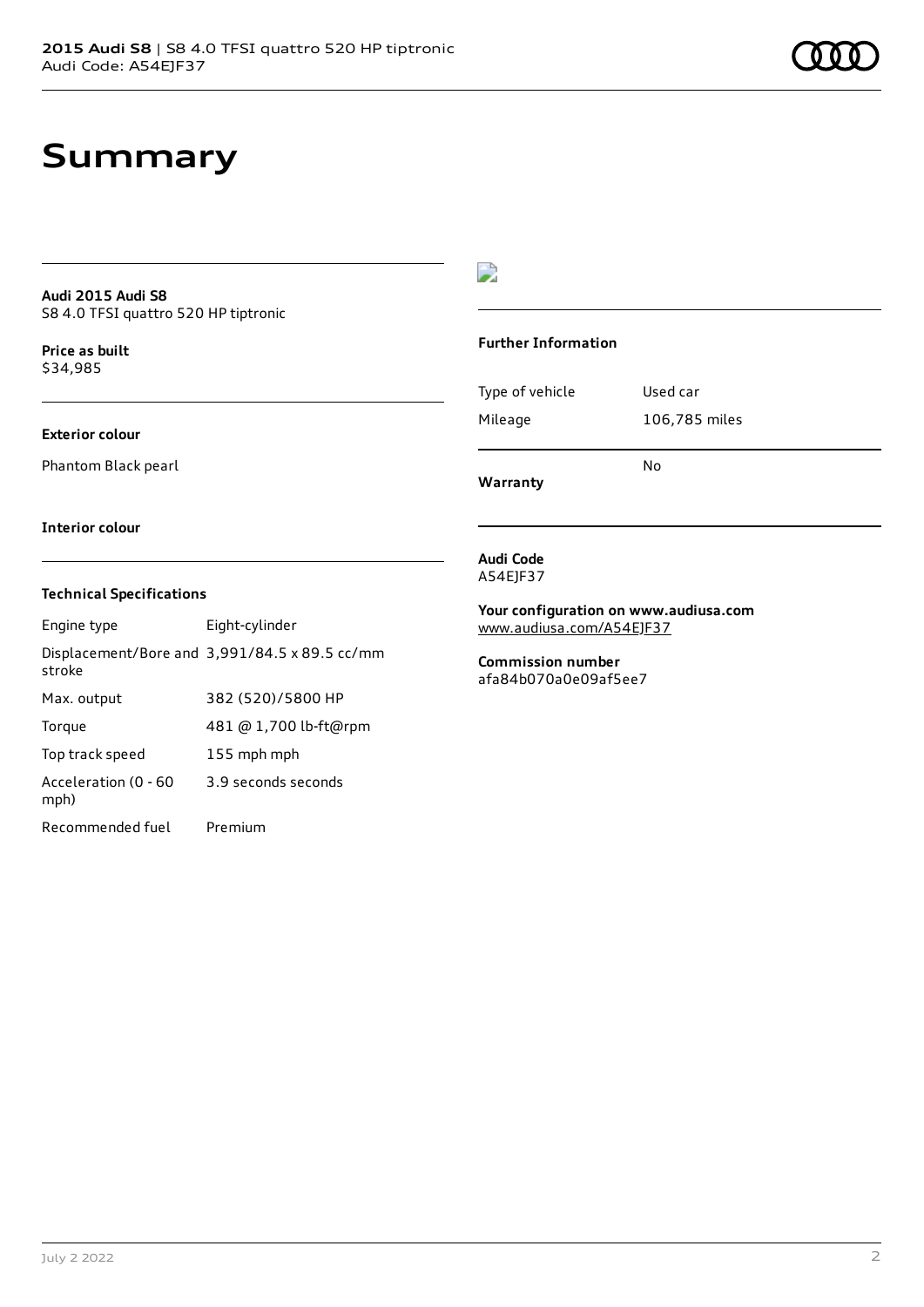# **Equipment**

Phantom Black pearl

Tires 275/35 R21 103Y XL (torus absorber)

Alloy wheels 9J x 21

Black Alcantara® headliner

Full leather package

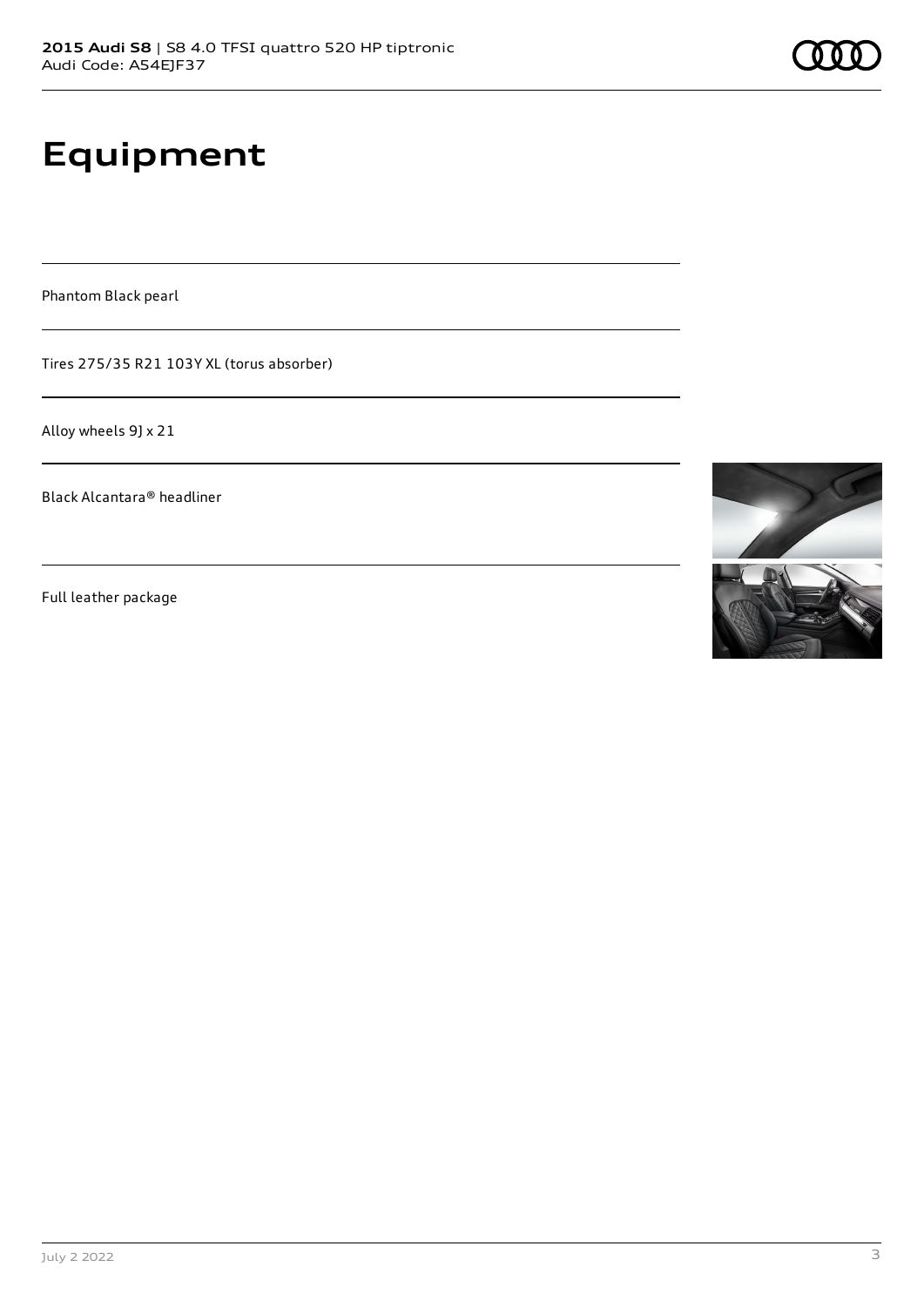# **Standard features**

### **Safety and Security**

| 4UH             | Driver and front-passenger advanced airbags<br>and knee airbags                   |
|-----------------|-----------------------------------------------------------------------------------|
| UH1             | Electromechanical parking brake                                                   |
| 8T1             | Cruise control with coast, resume and<br>accelerate features                      |
| VC <sub>2</sub> | Garage door opener (HomeLink®)                                                    |
| 7K6             | Tire-pressure monitoring system                                                   |
| 413             | Audi advanced key - keyless start, stop and<br>entry                              |
| 3B7             | ISOFIX child seat mounting and Top Tether<br>anchorage point for outer rear seats |
|                 |                                                                                   |

### **Exterior**

| 0P <sub>0</sub> | Dual exhaust outlets                                                               |
|-----------------|------------------------------------------------------------------------------------|
| 6XL             | Power-folding, power-adjustable, auto-<br>dimming, heated side mirrors with memory |
| 1S1             | Tool kit and car jack                                                              |
| 2 <sub>MB</sub> | adaptive air suspension sport with S-specific<br>tuning                            |
| 8EX             | LED headlights                                                                     |
| 1N8             | Dynamic steering                                                                   |
| 8SL             | LED taillights                                                                     |
| VW8             | Dual-panel acoustic glass                                                          |

### **Interior**

| 3FF | Electric slide/tilt sunroof with sun<br>screen/sunblind |
|-----|---------------------------------------------------------|
| 7M2 | Aluminum door sill inlays with S emblem                 |
| 9AH | Four-zone automatic climate control                     |

# **Interior**

| 4L7 | Auto-dimming interior mirror with compass                                     |
|-----|-------------------------------------------------------------------------------|
| QQ1 | Illumination for interior door handles, air<br>vent controls, front footwells |
| 1XX | Three-spoke multifunction sport steering<br>wheel with shift paddles          |
| 2C7 | Steering wheel with electric tilt and axial<br>adjustment                     |
| 6E3 | Front center armrest                                                          |
| 6Q5 | Carbon Atlas shifter                                                          |
| 4E9 | Power trunk open/close and hands-free<br>release                              |
| 5XH | Sun visors with vanity mirrors, illuminated for<br>driver and front passenger |
| 3Y8 | Power rear side sunshades                                                     |
| 4D5 | Ventilated front seats with massage function                                  |
| N5D | Valcona leather seating surfaces                                              |
| 4A3 | <b>Heated front seats</b>                                                     |
| 5MK | Carbon Atlas inlay                                                            |
|     |                                                                               |

#### **Infotainment and Driver Assistance**

| UJ1             | MMI touch <sup>®</sup>                    |
|-----------------|-------------------------------------------|
| 7X <sub>2</sub> | Audi parking system with rear view camera |
| 7W3             | Audi pre sense <sup>®</sup> rear          |
| UF7             | Audi music interface                      |
| KS1             | Head-up display                           |
| KA6             | Top and corner view camera system         |
| 8G1             | High-beam assistant                       |
| 8DY             | HD Radio <sup>™</sup> Technology          |
| 7Y1             | Audi side assist                          |

# **(1/2)**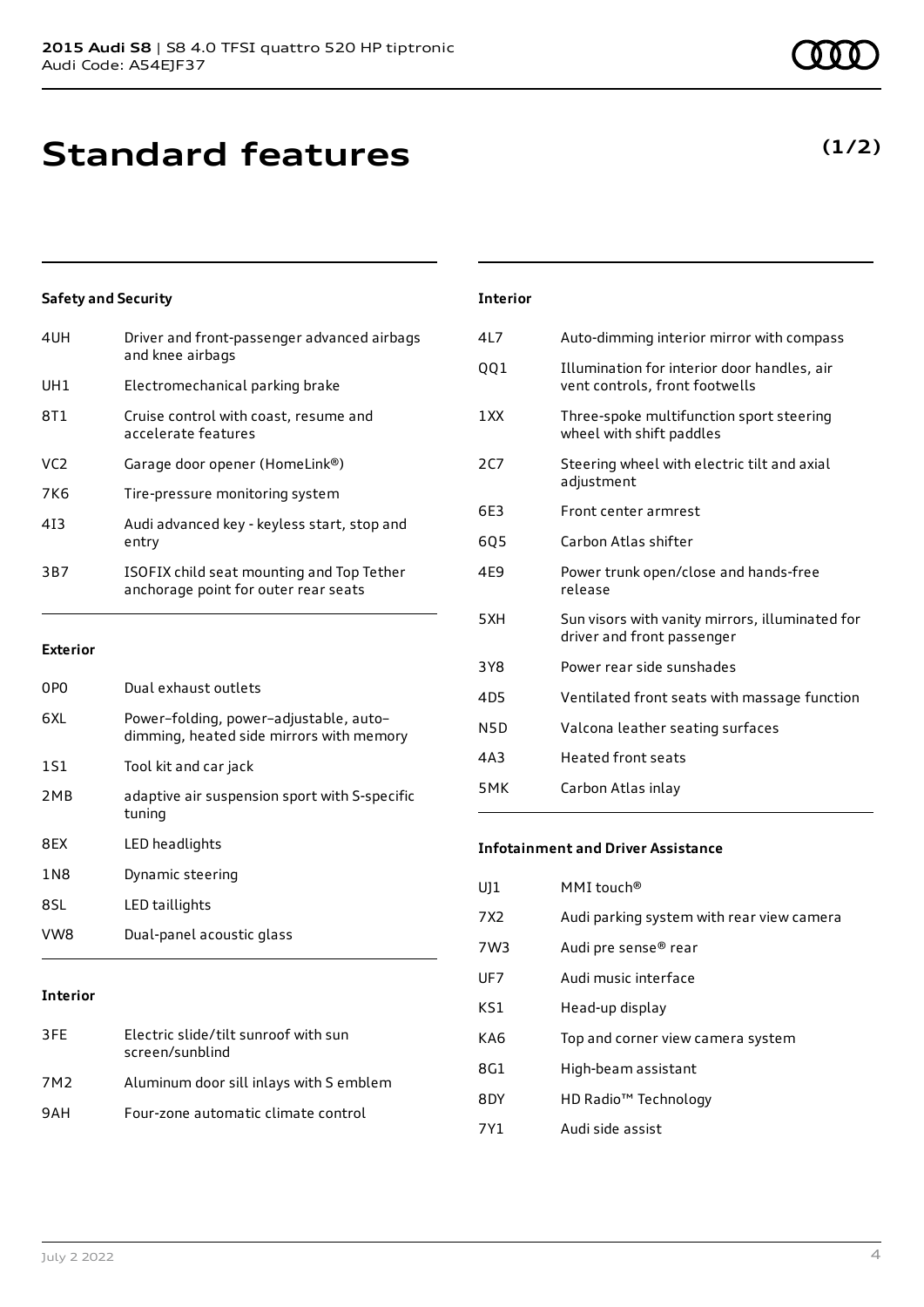**(2/2)**

# **Standard features**

**Infotainment and Driver Assistance**

9ZW BLUETOOTH® wireless technology preparation for mobile phone

July 2 2022 5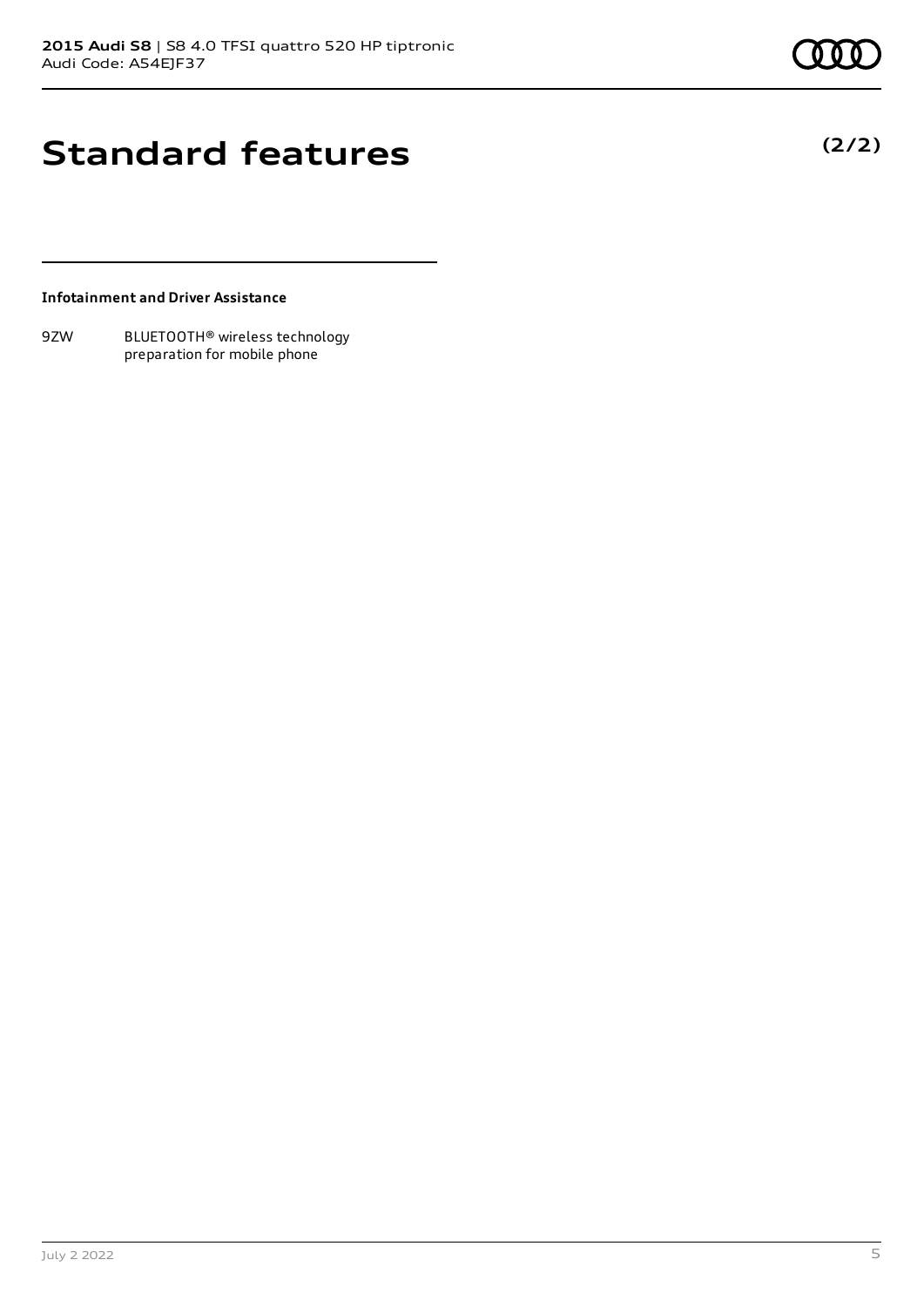# **Dealer remarks**

Shop the Largest selection of Audi Vehicles in Utah at Audi Salt Lake City. Audi Salt Lake City has been providing the great state of Utah with esteemed care and service since 1969! Visit us online today at www.audisaltlakecity.com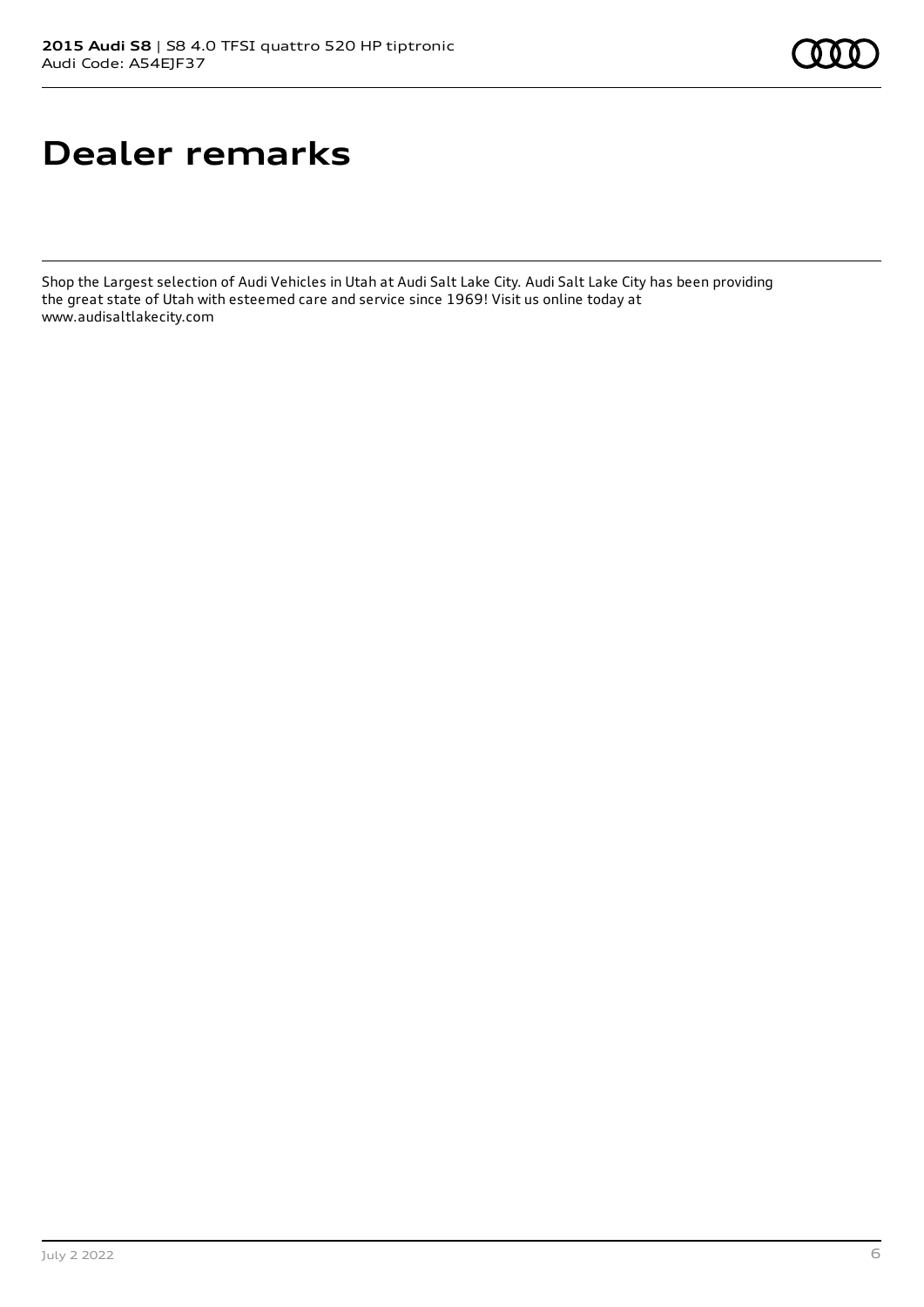# **Technical Specifications**

### **Engineering | Performance**

| Engine type                                 | Eight-cylinder                                |
|---------------------------------------------|-----------------------------------------------|
| Acceleration (0 - 60<br>mph)                | 3.9 seconds seconds                           |
| Max. output                                 | 382 (520)/5800 HP                             |
| Engine block                                | Aluminum-alloy                                |
| Induction/fuel injection Turbocharged/TFSI® |                                               |
| Cylinder head                               | Aluminum-alloy                                |
| Max. output ps/hp                           | 520 @ 5,800 @ rpm                             |
| stroke                                      | Displacement/Bore and 3,991/84.5 x 89.5 cc/mm |
| Top track speed                             | 155 mph mph                                   |
| Torque                                      | 481 @ 1,700 lb-ft@rpm                         |
| Valvetrain                                  | 32-valve DOHC                                 |

### **Transmission | Drivetrain**

| Gear ratios: 8th         | 0.667                                                                                                      |
|--------------------------|------------------------------------------------------------------------------------------------------------|
| Gear ratios: 6th         | 1.000                                                                                                      |
| Gear ratios: 7th         | 0.839                                                                                                      |
| Gear ratios: Reverse     | 3.317                                                                                                      |
| Gear ratios: Final Drive | 3.076                                                                                                      |
| Gear ratios: 4th         | 1.667                                                                                                      |
| Transmission             | Eight-speed Tiptronic <sup>®</sup> automatic<br>transmission with quattro <sup>®</sup> all-<br>wheel drive |
|                          |                                                                                                            |
| Gear ratios: 5th         | 1.285                                                                                                      |
| Gear ratios: 2nd         | 3.143                                                                                                      |
| Gear ratios: 3rd         | 2.106                                                                                                      |

# **Steering** Steering type **Dynamic steering** Turning diameter, curb-40.4 ft to-curb Steering ratio 15.1:1 **Suspension** Front axle Five-link front suspension Rear axle Trapezoidal-link rear suspension **Brakes** Front brakes 15.7 (ventilated front disc brakes) in Rear brakes 14.0 (ventilated rear disc brakes) in **Body** Material ultra® lightweight technology-ASF® aluminum construction **Warranty | Maintenance** Warranty 4-Year/50,000 mile new vehicle limited warranty Maintenance 12-Month/5,000 mile (whichever occurs first) NO CHARGE first

scheduled maintenance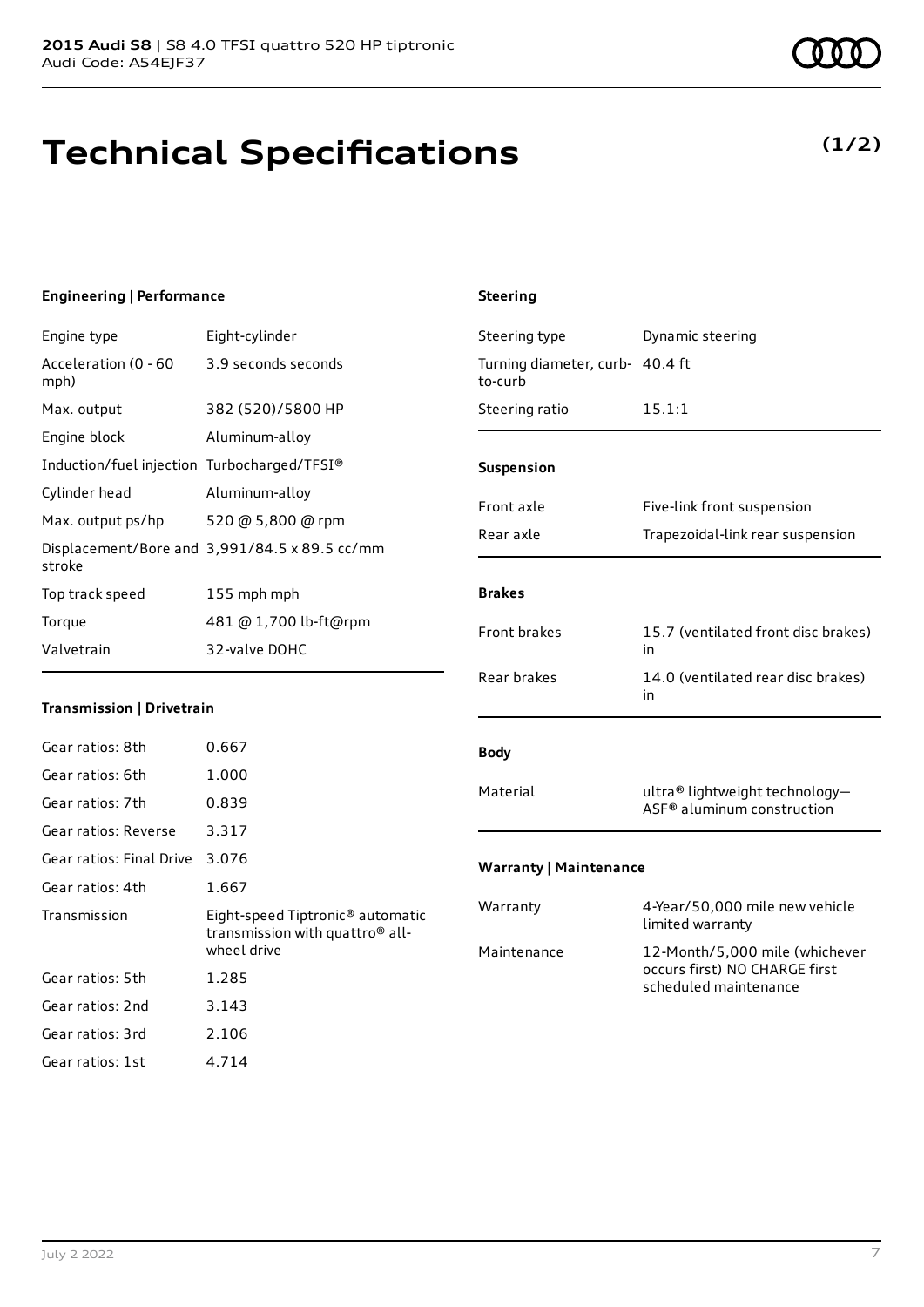# **Technical Specifications**

### **Exterior Measurements**

| Height                           | 57.5 in  |
|----------------------------------|----------|
| Overall width without<br>mirrors | 76.7 in  |
| Length                           | 202.2 in |
| Wheelbase                        | 117.8 in |
| Drag coefficient                 | .28 Cw   |
| Overall width with<br>mirrors    | 83.1 in  |
| Track rear                       | 64.4 in  |
| <b>Track front</b>               | 64.7 in  |
| Curb weight                      | 4,685 lb |

### **Interior measurements**

| Seating capacity                          | 5                 |
|-------------------------------------------|-------------------|
| Shoulder room, rear                       | 57.8 in           |
| Leg room, rear                            | 38.7 in           |
| Shoulder room, front                      | 59.1 in           |
| Head room, rear                           | 39.1 in           |
| Leg room, front                           | 41.4 in           |
| Head room, front                          | 37.2 in           |
| Cargo volume, rear<br>seatbacks up/folded | 14.2 cu ft, cu ft |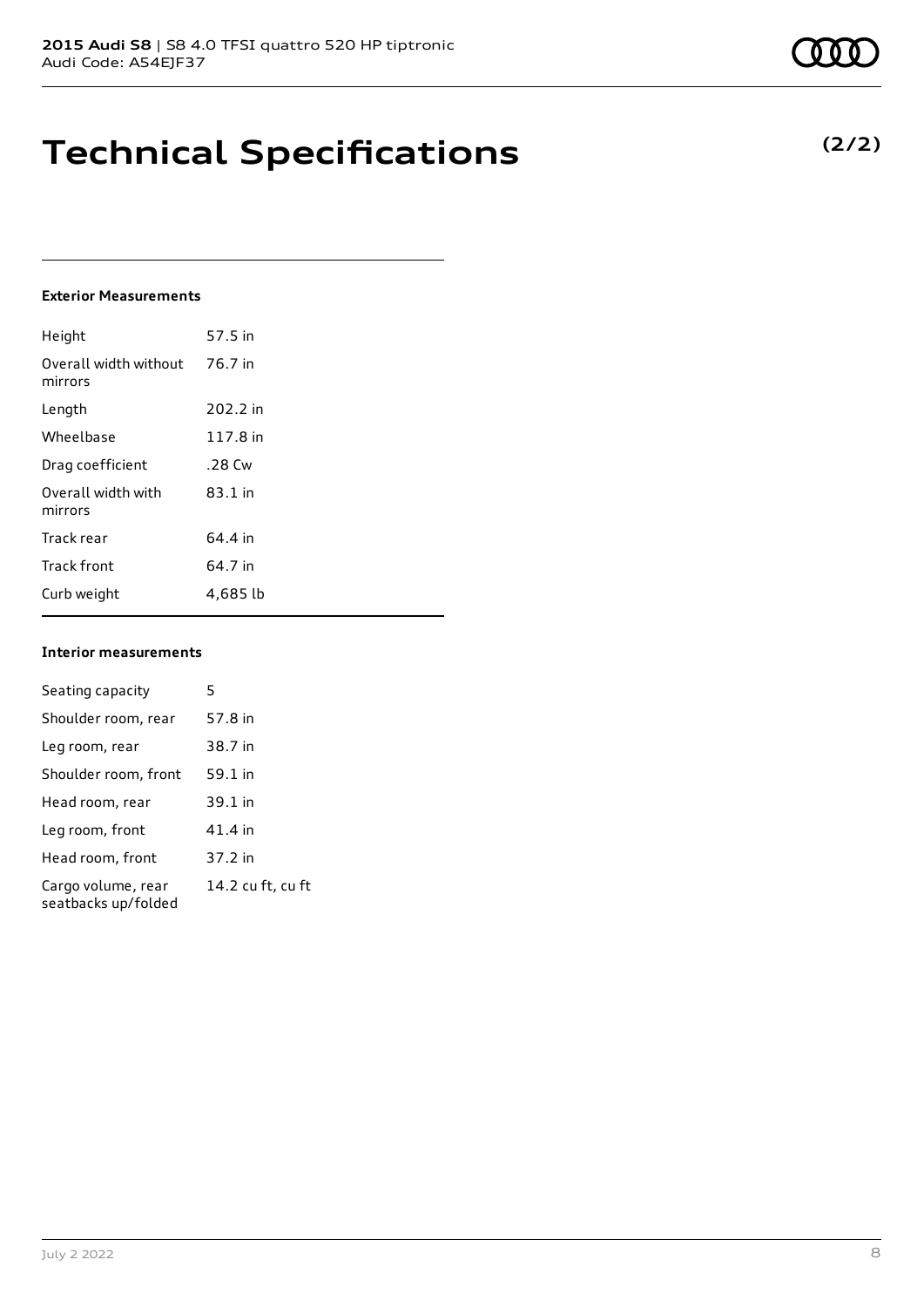# **Consumption- and emission**

**Consumption by NEDC**

combined 20 mpg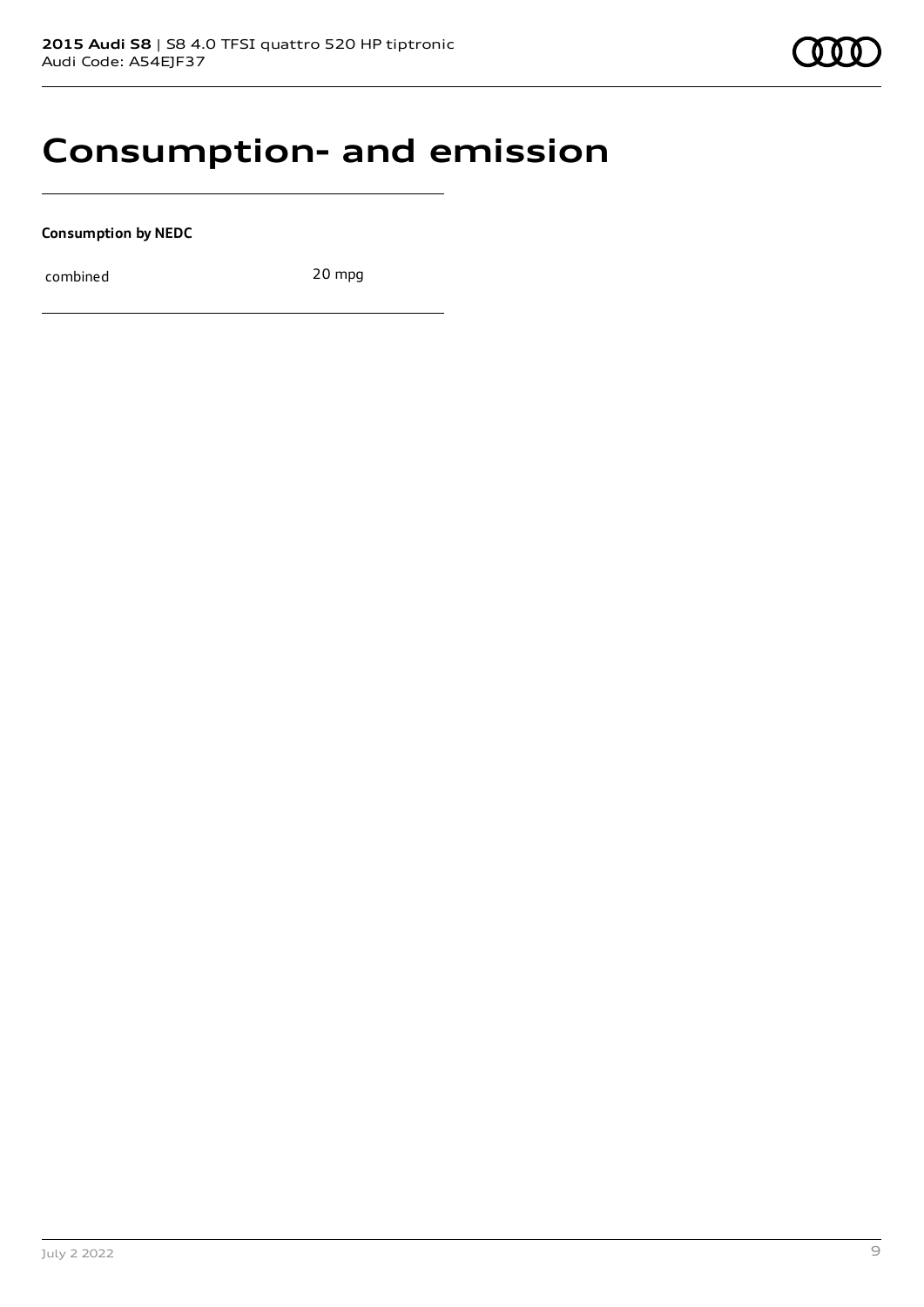# **Contact**

Dealer **Audi Salt Lake City**

999 S State St 84111 Salt Lake City UT

Phone: +18014332834 FAX: 8014330304

www: [https://www.audisaltlakecity.com](https://www.audisaltlakecity.com/)